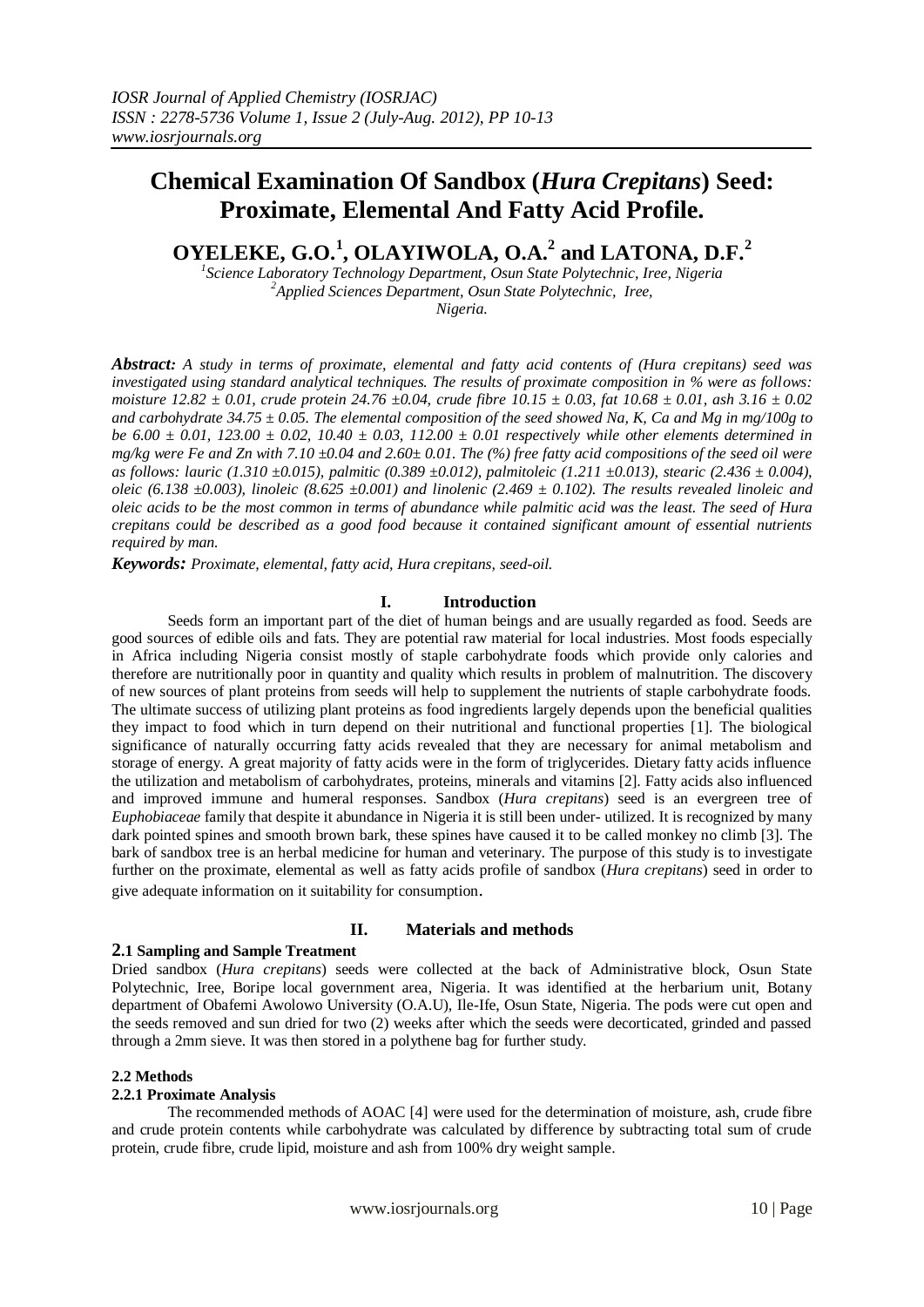## **2.2.2 Minerals**

Mineral elements including zinc, iron, magnesium, calcium were determined by atomic absorption spectrophotometry while sodium and potassium were determined using flame photometry.

#### **2.2.3 Fatty Acid Composition**

Fatty acid composition was determined according to the methods of Metcalfe and Schmitz as described by Mohammed, [5].

#### **III. Results and Discussion**

TABLE 1: Proximate composition of *Hura crepitans* seed (%)

| Sample                                                | value $\pm$ S.D  |
|-------------------------------------------------------|------------------|
| Moisture                                              | $8.02 \pm 0.01$  |
| Fat                                                   | $23.52 \pm 0.01$ |
| Ash                                                   | $3.54 \pm 0.02$  |
| Crude protein                                         | $25.76 \pm 0.04$ |
| Crude fibre                                           | $7.65 \pm 0.03$  |
| Carbohydrate                                          | $38.75 \pm 0.05$ |
| Results are average of duplicate determination $+S.D$ |                  |

TABLE 2: Fatty acid composition of the seed (%)

| Parameters               | Value $\pm$ S.D |
|--------------------------|-----------------|
| Linoleic acid $(C18:2)$  | $8.265 + 0.001$ |
| Oleic acid $(C18:1)$     | $6.138 + 0.003$ |
| Linolenic acid $(C18:3)$ | $2.469 + 0.102$ |
| Stearic acid (C18:0)     | $2.436 + 0.004$ |
| Lauric acid $(C12:0)$    | $1.310 + 0.015$ |
| Palmitoleic (C16:1)      | $1.211 + 0.013$ |
| Palmitic acid (C16:0)    | $0.389 + 0.012$ |

Results are average of duplicate determination +S.D

Table 3: Elemental composition of *Hura crepitans* seed.

| Element                                                                                     | Value $\pm$ S.D |  |
|---------------------------------------------------------------------------------------------|-----------------|--|
| Sodium $(Na)^T$                                                                             | $6.00 + 0.01$   |  |
| Potassium $(K)^*$                                                                           | $123.00 + 0.02$ |  |
| Calcium (Ca)                                                                                | $10.40 + 0.03$  |  |
| Magnesium $(Mg)^*$                                                                          | $112.00 + 0.01$ |  |
| Iron $(Fe)$ <sup>**</sup>                                                                   | $7.10 + 0.04$   |  |
| Zinc $(Zn)$ <sup>**</sup>                                                                   | $2.60 + 0.03$   |  |
| $\mathbf{D}_{\text{out}}$ to are evening at duplicate determination $\mathbf{F} \mathbf{D}$ |                 |  |

Results are average of duplicate determination +S.D \*Expressed in mg /100g and \*\* Expressed in mg/kg

## **IV. Discussion**

Table1 showed the results of the proximate composition of *Hura crepitans* seed and the parameters analyzed include the moisture content which was found to be  $(12.82\pm0.01)$ , this value is in line with 11.07% [6] but lower than 14.3% [7] reported for soybeans and coconut seeds respectively. This value is however higher than the values for palm kernel (5.31%) and cotton seeds (6.46%) [6]. The percentage moisture content of the seeds from the analysis is higher than 3.00±0.13% [8] for *Hibiscus sabdariffa* seed. The percentage moisture content of this seed is a little bit higher than 10% of total weight required for proper storage to prevent microbial growth.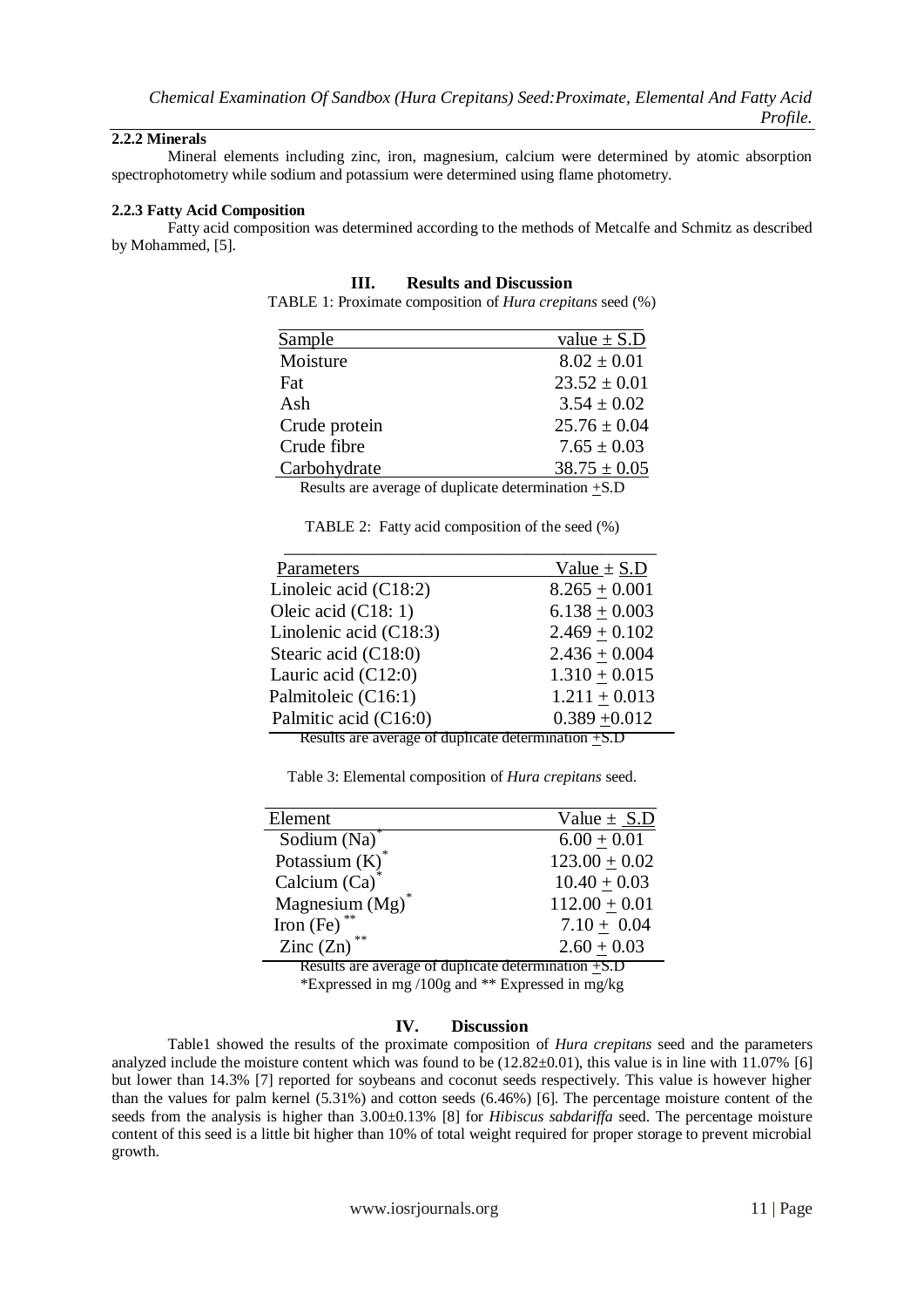## *Chemical Examination Of Sandbox (Hura Crepitans) Seed:Proximate, Elemental And Fatty Acid Profile.*

The fat content of the seed was found to be  $23.52\pm0.01$ . This value is lower than 37.78% reported for the *Hura crepitans* seed [9]. The fat content of the seed was within the range of 9-34% reported for cucurbit seeds from Niger republic by other researchers elsewhere. The fat content was however found to be higher than 6.73% [10] for *Mucuna pruriens* and 2.31±0.04% [8]. The ash content of *Hura crepitans* seed was found to be 3.54±0.02% which was lower than 4.34 ± 0.04% [11] reported for *Telfairia occidentalis* and higher than 2.8% reported for *Anarcadium occidentalis* by Akinhanmi *et al,* [12], this value was however close to 3.14% reported for the sample by Fowomola and Akindahunsi, [13]. The crude protein content of the seed was found to be  $25.76\pm0.04\%$  and is lower than  $39.25\pm0.66\%$  reported for pumpkin seed [5], this value was higher than 21.0% reported by Kuzayi *et al,* [14] for Lebanese cultivars of sesame seed. The value is comparable to 25.16±0.22% [13] for the seed. The amount of protein in the sample makes it nutritiously rich and contributes to the daily protein need of 33.6g for human adults [15]. The high crude protein content of the *Hura crepitans* seed suggest it to be a good source of protein which is useful in the normal building up and repaired worn out tissue.

The fibre content was found to be  $7.65\pm0.03$  in the sample. It is higher than 5.30% reported by Afolabi *et al,* [16] for *Mucuna solanei*. This high content in crude fibre suggests the suitability of compounding it in animal feed because it is a good source of purgative [17]. It enhances digestibility, decreases the blood cholesterol and reduces the risk of large bowel cancer.

Table 2 showed the fatty acid profile of *Hura crepitans* seeds. The result (% ) of both oleic and linoleic acids from the results were found to be 6.138±0.003 and 8.265±0.001 respectively which revealed that the two fatty acids were the most abundant fatty acids in the sample. This order was reported to be the case with most plant seed oils [18]. Lauric and palmitoleic acids were found in low but measurable quantities in the sample. The lauric acid content of the seed was 1.31%, which was higher than the (0.03%) reported for *Mucuna puriens var*. *utilis* (white) by Mohan and Janardhanan [19]. Stearic and linolenic acids were found to have comparable values of 2.44% and 2.47% respectively.

Fatty acids serve as the building blocks of fat in the body and in food and are source of energy as well as constituents of cellular membranes. The lauric acid is found in the human breast milk and plays important roles in nourishing and protecting babies from various infections. Linoleic and linolenic acids are unsaturated fatty acids and their deficiencies can cause loss of hair, susceptibility to infection, poor wound heal and circulatory problem.

Table 3 showed the elemental composition of the seed in (mg/100g). Potassium (K) was found to be the most abundant element with 123mg/100g and Zinc (Zn) the least abundant element with 2.6mg/100g in the seed. The sodium (Na) and the magnesium (Mg) content were found to be  $6mg/100g$  and  $112mg/100g$ respectively. These elements are important in maintaining electrical potential of nervous system and also in normal functioning of muscle and nerves tissue. The value of magnesium in these samples is lower than 350mg/day recommended daily allowance (RDA) [20]. The calcium (Ca) content of 10.4 mg/100g in *Hura crepitans* seed was lower than 12.80 mg/100g reported for the seed by Ezeagu *et al,* [21]. It was also lower than the 300mg recommended daily allowance [20] and therefore would need to be supplemented. Iron (Fe) content of 7.1mg/100g is higher than 5.19mg/100g obtained by Rajaram and Janardhanan [22] for *Mucuna pruriens*. The iron needs to be supplemented from other source in order to be adequate enough to accommodate the limit advised for animal nutrition. The mineral compositions showed the seed to be fairly good source of calcium, potassium, sodium and magnesium.

## **V. Conclusion**

The proximate composition showed that the seed contained appreciable quantity of useful substances (crude protein, fat, ash and carbohydrate) with crude fibre which is desirable in digestibility, decrease in blood cholesterol and reduces the risk of large bowel cancer. The minerals and the fatty acid profile were also significant. The seed could therefore be used as one of the underutilize food source to solve the problem of mal-nutrition associated with food (balanced diet) among developing and under developed countries of the world.

## **VI. Recommendation**

It is recommended that further work should be carried out on functional properties, antinutrients and heavy metals composition of the seed in order to place it appropriately on the food table.